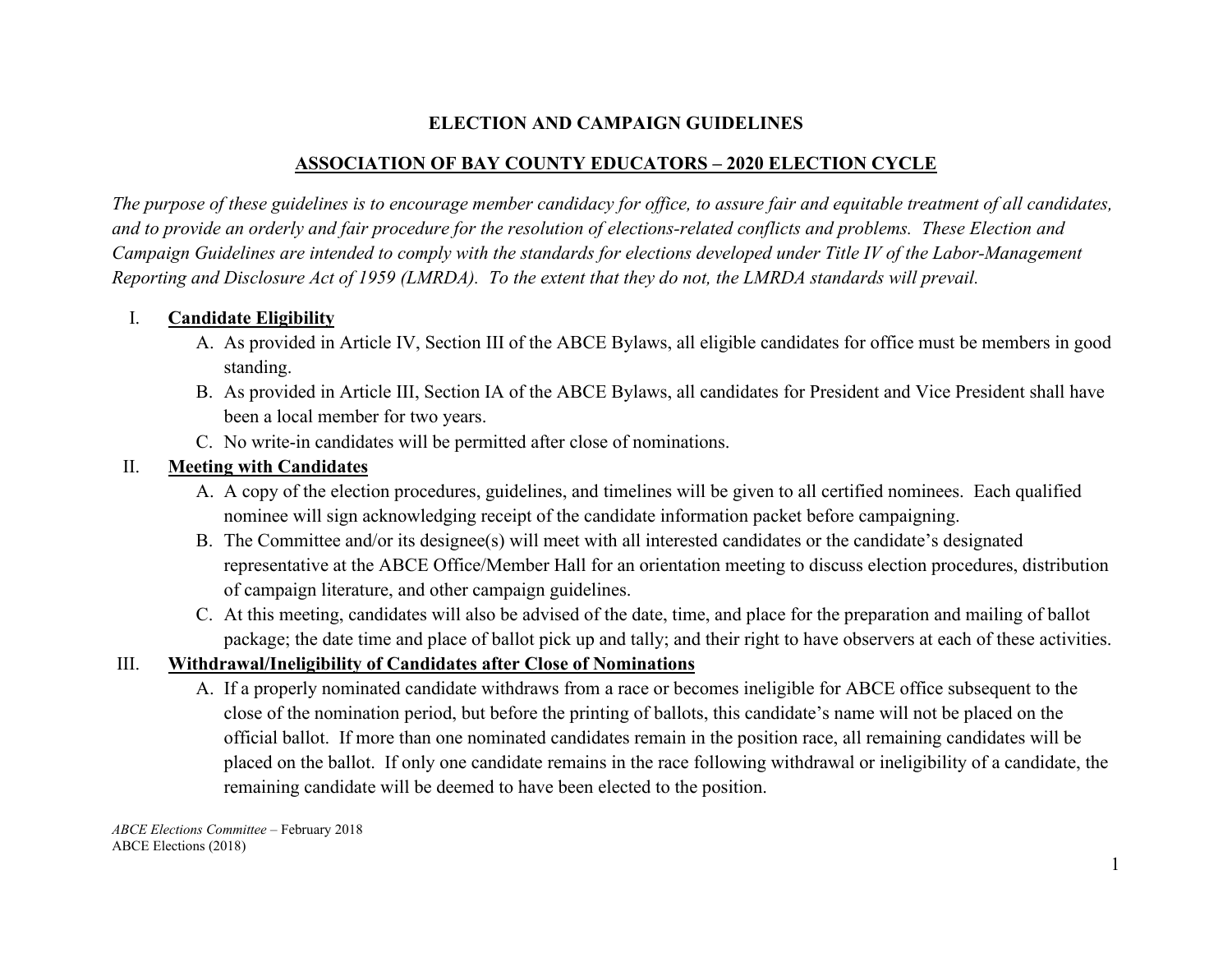B. If candidate withdraws from a race or becomes ineligible for ABCE office after the printing of ballots, the Committee will notify members of such. When votes are tabulated, only votes for the remaining candidates will be used to determine a majority. If only one candidate remains in the race in this circumstance, that candidate will be deemed to have been elected to the position by acclimation.

# IV. **Voter Eligibility and Balloting Procedures**

- A. The Miracle Strip Service Unit staff responsible for maintaining the ABCE database will provide a current membership list to the Committee and will make every effort to ensure that the database is as accurate as possible.
- B. In order to vote in an ABCE election, an individual must be a dues-paying member in good standing as of the date that the membership database is provided to candidates by the Elections Chair.
- C. A ballot will be prepared for each dues-paying member of the Association whose membership is verified by the Committee from official membership records.
- D. Members will be provided instructions for balloting. The instructions shall indicate the dates for voting. Members will also be given the necessary information to report any difficulties with the voting procedures.
- E. Walk-in ballots will only be accepted by members receiving a mailed ballot and only during voting.

### V. **Ballot Count**

- A. Ballots will be verified and counted by the Committee. The Committee will present a final and official report of elections results to the candidates and the ABCE President.
- B. Elections results will be announced once the candidates and ABCE President have been notified.
- C. Elections results will be placed on the ABCE website, within 2 working days of the election results.
- VI. **Observers**
	- A. Candidates are entitled to be present at the tally of ballots or they may designate an observer to be present on their behalf. A candidate should provide the Committee with the name of his/her designated observer at least one (1) day prior to the scheduled date of the vote tally.

# VII. **Elections Determined by Plurality Vote**

A. All elections are determined by plurality vote.

#### VIII. **Distribution of Campaign Literature**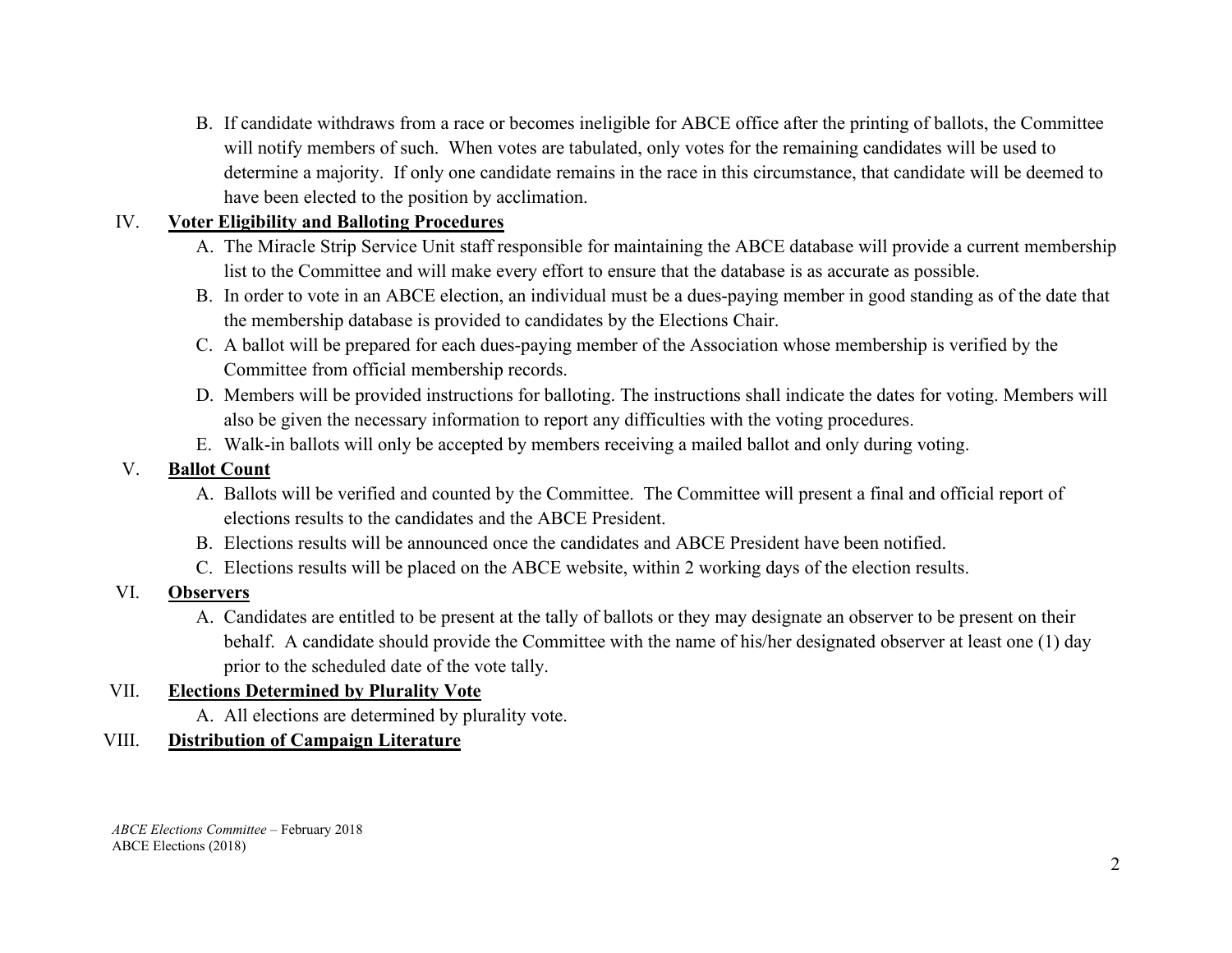- A. Upon nomination and certification of eligibility for office, a member shall be considered a candidate for office and will be provided with a copy of the election guidelines and the established election timelines. Candidates for Executive Office will also be provided with a USB drive that includes electronic list of ABCE members organized by worksite.
- B. All campaign material must be sent to the Committee for review and approval prior to distribution.
- C. Campaign material will be reviewed only to ensure that it contains proper identification of the candidate and the source of sponsorship, i.e. "Paid for by the Campaign to Elect \_\_\_\_." As a general rule, all campaign materials must carry such identification. For example, signs, banners, brochures, t-shirts and other clothing must contain such identification. In some cases, however, carrying such identification would be impossible or impracticable, e.g., where the item is too small, such as a small piece of candy. In such cases, the items in question must be distributed from a table or booth, or placed in some type of container, which clearly indicates that the campaign is their source of sponsorship.
- D. Candidates may provide copies of their campaign materials in either hard-copy or electronic form. Hard copies may be delivered or faxed to (850-769-7833), or emailed to Jennifer Collier, Chair of the ABCE Elections Committee  $(jennyzcollier@gmail.com)$ . The Committee will make every effort to confirm receipt and approval of the material within two business days of receipt.
- E. A candidate may be subject to disqualification if campaign material is not submitted to the Committee before it is posted or distributed.
- F. Campaign flyers may not simulate the ABCE Logo or the logo of its affiliates.
- G. Distribution of campaign materials on school campuses shall be in accordance with provisions of the negotiated contract between ABCE and BDS.
- H. Candidates are to keep a list of members' contributions including cash and in-kind contributions. Such lists will be turned in to the Committee within 10 days of the conclusion of the election cycle.

#### IX. **Candidate Statements**

A. During the ABCE's March AR/Member meeting (or other suitable meeting as determined by the Elections Committee), candidates in contested races will be introduced and have an opportunity to address the members as follows:

1.Executive Board positions-3 minutes

- 2.All other contested positions (conferences)-Introductory Statement (stand up and state name)
- 3.\*\*\*NOTE\*\*\*any demonstration time by candidate(s) leading up to his/her statement to the members will be deducted from the allotted time.

*ABCE Elections Committee* – February 2018 ABCE Elections (2018)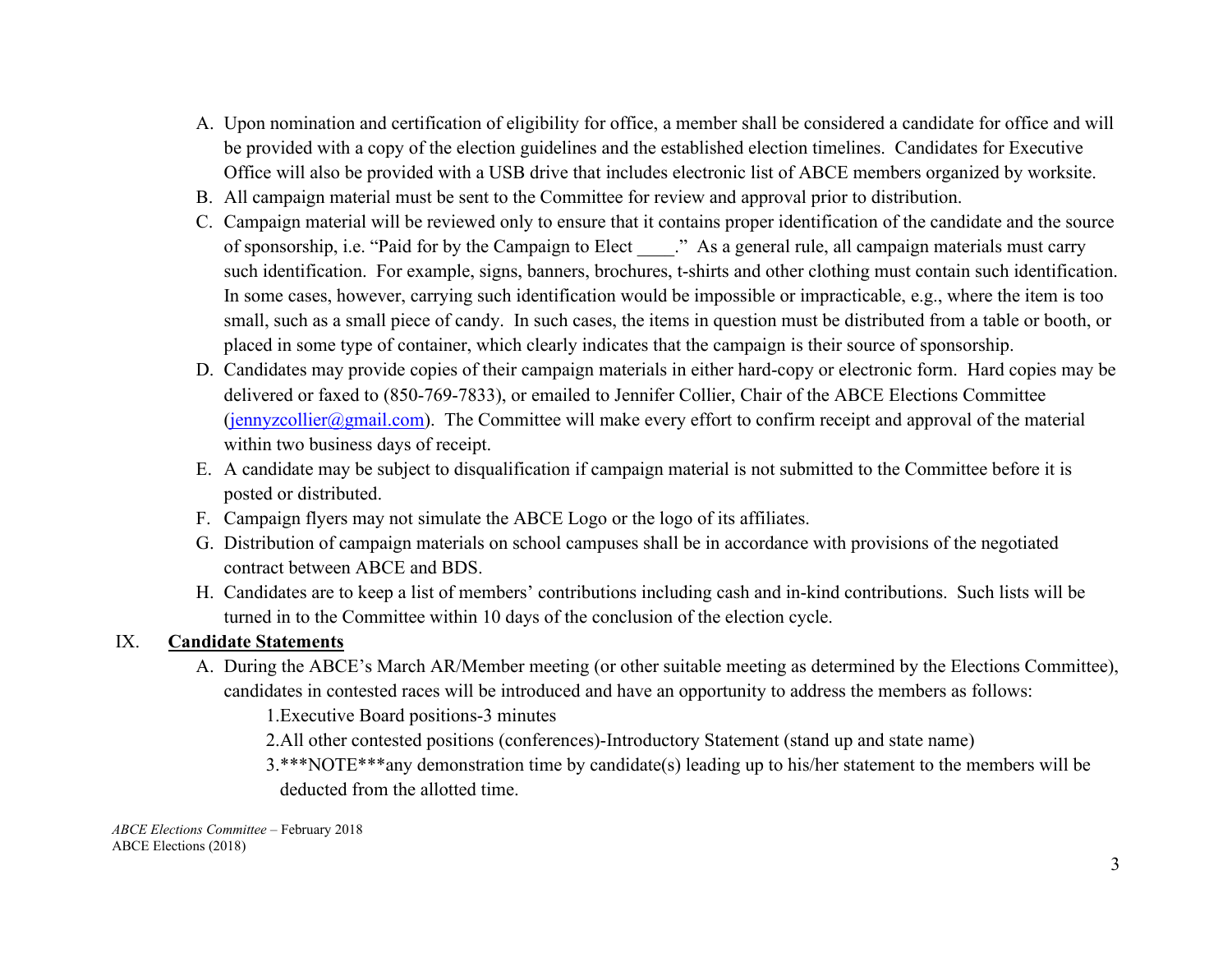4."Listening Tours/Town Hall" forums are not to be used for campaign speeches.

- B. Candidate statements for ABCE publication will be supervised and approved by the Committee according to the following guidelines:
	- 1.Deadline for submission of statements will be included in the elections timetables.
	- 2.The candidates' statement must only be reflective of the office the candidate is seeking.
	- 3.Candidate statements must be approved by the Committee before official publication and distribution.
	- 4.Election statements will be 12-point Times Roman font, single-spaced and in black ink, arranged alphabetically. Only the office sought and candidate name are to be in **bold** print.
	- 5.All statements are to be submitted electronically in a Microsoft Word document to Jennifer Collier, Chair of the ABCE Elections Committee [\(jennyzcollier@gmail.com\)](mailto:jennyzcollier@gmail.com).
	- 6.The Committee will make every effort to acknowledge receipt of candidate statements within 2 business days.
	- 7.Candidate statements will be posted in the Election section of the ABCE website (abceteach.org) and on the Official ABCE Facebook page, and sent electronically to members via email.

# 8.**\*Please note – the Committee will NOT be responsible for grammar or spell checking of any submitted candidate statements.**

# X. **Campaign Restrictions**

- A. Candidates for office may not campaign on time paid for by the union or employer.
- B. Service Unit or ABCE staff shall not campaign or express support for a candidate in any manner.
- C. Current ABCE officers and members may support or campaign on behalf of a candidate, but may not campaign on time paid for by the union or employer or using union/employer resources (in accordance with Article II, Section 2.5 of the Master Contract, electronic resources are permitted outside of the student day).
- D. Candidates may ONLY accept monetary donations from ABCE members. If any violation of this prohibition is reported to the Committee, the candidate will be notified of this impropriety and necessary action will be taken.
- E. The prohibition against the use of union funds and employer funds applies to direct expenditures from a union or employer as well as indirect expenditures including:

1.campaigning on time paid for by the union or employer (except as permitted by the Master Contract e.g., during faculty meeting);

2. use of union/employer owned or leased equipment such as telephones, fax machines, and copy machines;